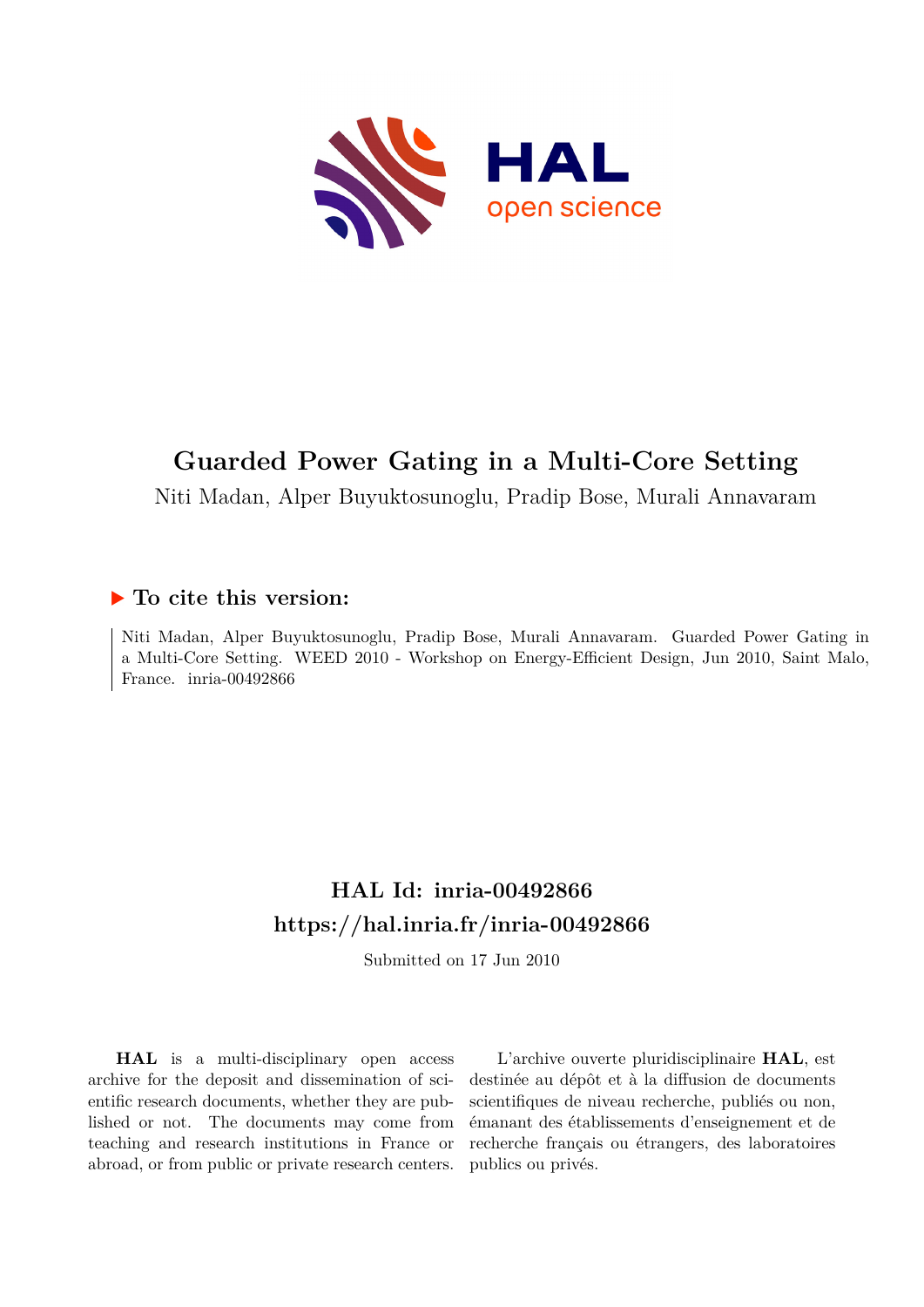### **Guarded Power Gating in a Multi-Core Setting**

Niti Madan, Alper Buyuktosunoglu, Pradip Bose IBM T.J. Watson Research Center

#### **Abstract**

*Power gating is an increasingly important actuation knob in chip-level dynamic power management. In a multi-core setting, a key design issue in this context, is determining the right balance of gating at the unit-level (within a core) and at the core-level. Another issue is how to architect the predictive control associated with such gating, in order to ensure maximal power savings at minimal performance loss. We use an abstract, analytical modeling framework to understand and discuss the fundamental tradeoffs in such a design. We consider plausible ranges of software/hardware control latencies and workload characteristics to understand when and where it makes sense to disable one or both of the gating mechanisms (i.e. intra- and inter-core). The overall goal of this research is to devise predictive power gating algorithms in a multi-core setting, with built-in "guard" mechanisms to prevent negative outcomes: e.g. a net increase in power consumption or an unacceptable level of performance loss.*

#### **1. Introduction**

Power gating is a circuit-level technique that enables one to cut off the power supply to a logic macro. Power gating is implemented with the help of a sleep transistor ("switch") that is inserted as a series header or footer device in the  $V_{dd}$ to-Ground circuit path that includes the targeted macro. With the help of microarchitectural predictive control, such gating is effected, when it is deemed that the macro is *likely* to be idle for a relatively long duration. While dynamic voltage and frequency scaling (DVFS) continues to be one of the most successfully deployed power management techniques, the dynamic range of (voltage-frequency) operational points is getting smaller, with the scaling downward of the supply voltage  $(V_{dd})$ . As such, predictive power-gating is emerging as an increasingly important actuation knob in chip-level dynamic power management. Functionally, this can be thought of as a special case of DVFS, with just two operating points: nominal or maximum voltage-frequency point and "OFF" state ( zero voltage and zero frequency).

Recently, Intel's Nehalem processor family [1] has made per-core power gating available as a power management facility within a multi-core processor chip setting. Research to quantify the benefits of unit-level (intra-core) [2, 4, 5] and per-core (inter-core) [3] power gating algorithms have been pursued in the past. However, the trade-offs between unitlevel (intra-core) gating and per-core gating in a multi-core

chip setting have not been studied so far. In this paper, we present an analytical modeling approach to understand and discuss the fundamental tradeoffs that would be of interest to an early-stage definition team. Our simple queueing theory based model is a good starting point for such early evaluation as it can represent a real-world system with sufficient accu-

racy. Predictive power-gating is a promising control knob for power management. However, mispredictions, if frequent, can lead to significant negative impact on power-performance, since there are overheads for switching on and off a gated macro. Lungu [4] et al. make a case for and propose builtin guard mechanisms for intra-core power gating algorithms to guarantee power-performance bounds. We demonstrate in this paper that inter-core power-gating algorithms also suffer from the same problem and will require guard mechanism to prevent power over-runs.

The paper is organized as follows. We first give the problem background in Section 2 and then describe the powergating algorithms in Section 3 . We discuss the methodology and results in Sections 4 and 5, respectively, and finally our conclusions in Section 6.

#### **2. Problem Background**

Depending on the size of the macro that is targeted for power gating, the overhead in terms of "wake-up" latency or the power cost for turning it back on from a "gated off" state may be quite significant. In prior work, Hu [2] et al. have discussed the overhead costs of the power gating process in some detail, and have described ways of quantifying the socalled "breakeven point" (BEP) in terms of circuit and technology parameters. The BEP stands for the minimum number of consecutive processor execution cycles that the gated macro needs to remain in idle state (before being woken up back to active state), in order to ensure a net positive power savings. With predictive gating algorithms, the risk is that if mispredictions about idle period durations are frequent, the net power savings benefit may turn out to be negative. As discussed by Lungu [4] et al., such scenarios may be rare in typical workloads, but are quite common in loop-intensive, periodic application phases, in which the idle duration of a targeted unit (e.g. the floating point execution pipe) is periodic and short enough to cause a repeated under-cutting of the BEP threshold. As such, Lungu [4] et al. proposes the use of "guard" mechanisms to detect the onset of such "negative benefit" scenarios, so that the main power-gating sense-and-

Murali Annavaram University of Southern California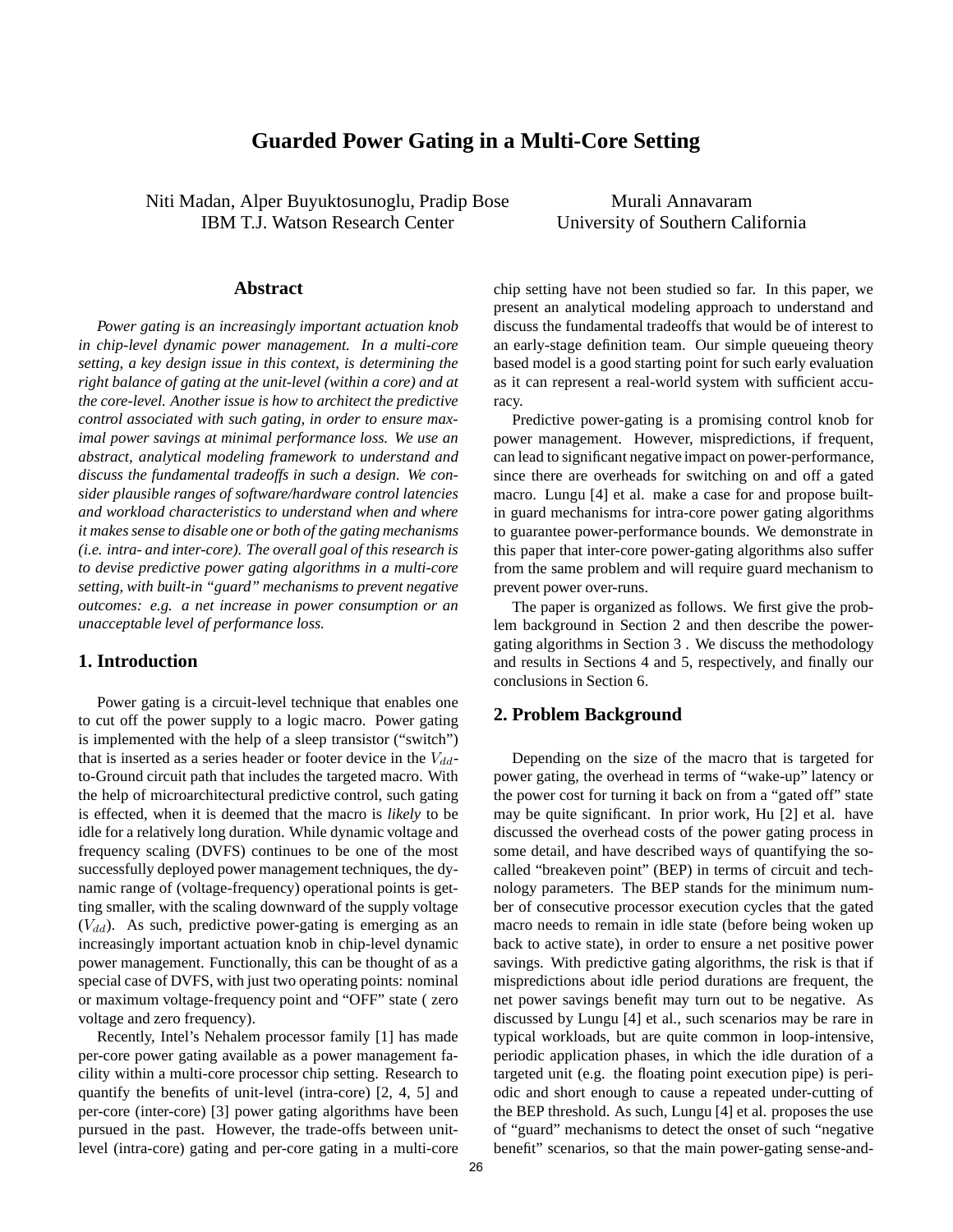control algorithm can itself be disabled in time to avoid a net increase in system power. This work was limited to unit-level power gating within a single core.

In this paper, we explore the use of predictive power gating mechanisms in the context of a multi-core processor chip, with N cores. We assume the availability of unit-level (intracore) power-gating facility as well as core-level power-gating, termed as small and big knobs respectively in this paper. The small knobs allow the power manager to turn off unused units within a core, based on predictions of idle durations of macros within a core; and, the big knobs allow it to turn off entire cores, based on overall system utilization that is monitored. Fundamentally, we expect the big knob to be used when the system utilization is below a certain threshold level: a scenario in which it would make sense to enable "core folding": i.e. turn off a certain number of cores, and force a workload consolidation across a smaller number of cores. In such a core folding procedure (which may be applied recursively, until the desired power-performance balance is achieved), the individual core utilizations would increase, resulting in decreased power savings opportunity via the small knob.

There are actually two dimensions of utilization that come into play in the context of considering the benefits of power gating. From an operating system (task scheduler) viewpoint, a core is fully engaged (or utilized) during the time it is assigned an execution time slice. So, a 60% system utilization (SU) would mean that on average 40% of the cores were without assigned tasks. However, as a core executes a task during an assigned time slice, the individual units (and the full core itself) is typically not fully utilized, because of the particular instruction frequency mix and pipeline stalls, etc. So, the system may be 60% core-utilized from an OS-viewpoint, but within that 60% the unit-level, physical resource utilization (RU) may be only 10% (for example) for a particular unit. The first dimension (SU) would influence the degree of benefit derived from per-core power gating. The second dimension (RU) would influence the degree of benefit derived from intracore power gating. The per-core power gating involves larger latency and energy overheads. So, intuitively, if SU is quite large, the big control knob should probably not be used, while the small knob may be useful to exploit if RU levels are small. If SU is quite small, recursive use of the big control knob is probably very useful; but as RU levels rise as a result, the additional value of the small control knob may become questionable (especially without a suitable guard mechanism).

Using a simple, analytical modeling framework, we conduct experiments to understand: (a) the workload and design point parameter spaces in which one or both knobs should be engaged for maximal benefit; (b) how to define and tune the parameters of a particular power gating algorithm that would result in convergence to the right level of core folding (using the big knob) supplemented perhaps by the "right" level of unit-level power gating within each core. The broader objective is to understand if the small knob is of limited value, once the big knob is available (or vice versa), or if there are realistic, common-case scenarios in which both knobs are essential.



**Figure 1. Example Power Gating Scenario**

#### **3. Power-gating Scenarios**

In this section we describe the opportunities for power gating in a multi-core setting, by introducing the two dimensions of core utilization that are relevant in that context.

For illustration, consider a 4-core baseline system. The black time segments indicate a core's busy periods, which in this case exhibits periods of single time slice activity or backto-back (double) time slice engagements. The overall time period shown is roughly that of 16 timeslices (or about 16 ms, if each OS time slice is 1 ms). Across the 4 cores, the total number of potential time slices to be utilized is then  $16 \times 4 =$ 64. This is clearly a lightly loaded system with the systemlevel utilization (from an OS perspective) of:

 $SU = 13/64$  or 0.203

If we had applied core-folding using the big knob during this time period, we would in the first step of that folding have only 2 cores, and the system utilization would double to  $SU = 13/32$  or 0.406 for the 2-core system. SU would remain 20.3% over the full 4-core system, of course. Note that, in this particular illustrative example, there is no performance change as we move over to the 2-core system.

Now, let's assume the average resource utilization (for a particular unit, or averaged over all units) within the core, RU is only 20% when it is assigned a task and 0% when it is not assigned a task. Then for the 4-core system, the net (average) RU's over the full 16ms time period are:

> $RU(1) = 0.8/16 = 0.05$  $RU(2) = 0.6/16 = 0.0375$  $RU(3) = 0.8/16 = 0.05$  $RU(4) = 0.4/16 = 0.025$

For the 2-core system, the RU's are:  $RU(1) = 1.2/16 = 0.075$ 

$$
RU(2) = 1.4/16 = 0.0875
$$

In this initial study, we use simple heuristics to understand the tradeoffs of a system that provides both the actuation knobs. These algorithms can be replaced by more sophisticated power-gating or even other power-saving mechanisms such as DVFS. Both big knob and small knob heuristics use a predictive algorithm that is based on the prior-published concept [2], in which the idle state of a resource is monitored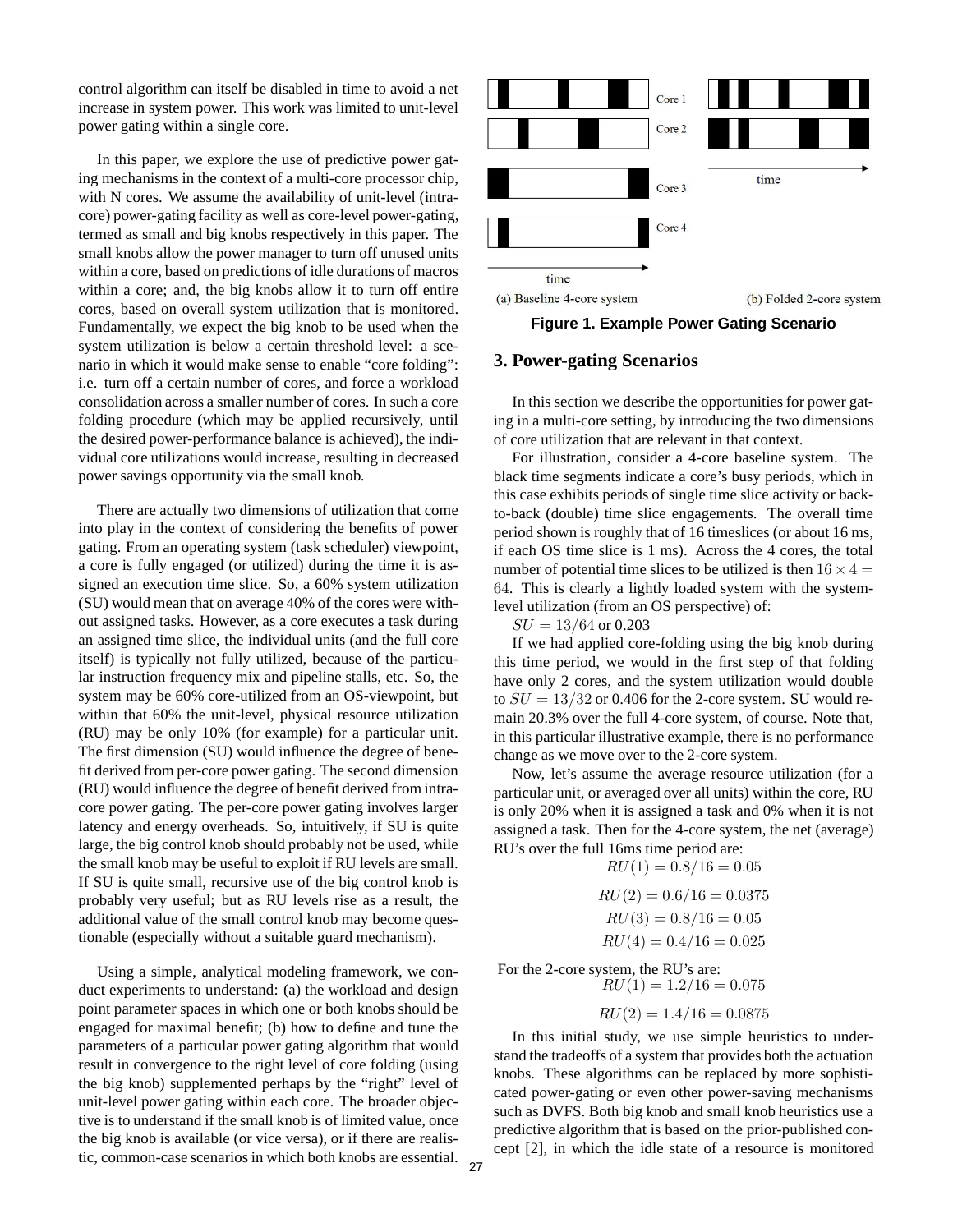for up to a pre-determined number of cycles.If the idle state persists for more than this threshold,  $C_T$ , then the resource is predicted to be experiencing a long duration idle state sequence. Therefore, the predictive control initiates the process of gating off that resource. The resource is woken back up at the onset of new work. For our big-knob or inter-core model, we power-off the cores. In the case of small-knob, we gate off the targeted execution units. We later evaluate the impact of overheads associated with wake-up delay and the idleness threshold on performance and power savings.

### **4. Modeling Methodology**



#### **Figure 2. Overview of QUTE Framework**

In this section, we briefly describe the modeling approach that we adopt for understanding the fundamental tradeoffs of the multi-core power gating problem, as formulated in the previous sections. Figure 2 depicts the high-level overview of a simple queuing model, called Qute (Queuing based timing estimator) that has been implemented in  $C/C++$  for the purposes of this study.

The model uses a centralized task arrival queue. The task arrival process can be modeled using any arrival distribution of choice: e.g. either the well-known Poisson process (with exponentially distributed inter-arrival time distances) or even the one derived empirically from a real, measured task arrival process at a server node. For the purposes of this paper, we assume a Poisson arrival process. Tasks are issued from the head of the central queue to waiting cores in a round robin fashion. Each core services an assigned task for a pre-determined time slice (which is a model parameter).If the task does not complete within that time slice then the core simply queues the task back to the tail of the centralized queue. A given task is removed from the queue once it is completed. Each task may require several time slices of processing depending upon its length. Task lengths (i.e. time durations) are picked from a user-specified probability distribution: e.g. Gaussian. There is monitoring code in our model to keep track of the average number of utilized cores, the onset and duration of idle periods in each core for simulating inter-core or big-knob power gating heuristic.

To simulate the effect of applying the small control knob,

we assume that each core can operate in one of n different "power" states. There is one nominal state in which there is no unit-level power-gating applied and the core operates at the nominal or rated power level, P. The other n-1 power states represent different low power modes of operation, depending on the degree of engagement of the small knobs across all units within the core. The duration of a particular power state is simulated statistically, while assuming that the initial state at the start of a time slice is always "nominal". In the analysis reported in this work, each power state duration is assumed to obey a Gaussian distribution, the mean being a model parameter. Furthermore, in the initial data presented, we assume that the number of power states, n is just 2. The first is the nominal, full power mode (*Hi*) and the second state represents a single low power mode (*Lo*) that the core is driven to (with a fixed number of execution resources that are gated off) during the onset of an idle phase. When a core is in the Lo mode, we assume it to be consuming a fraction of the nominal power, P. This fraction, F is itself another model parameter, that we conservatively set to 0.75 (or 75%) in the analysis that we present. For example, as in Lungu [4] et al., if the per-core power gating is only limited to the back-end execution units,  $F = 0.75$  would be a reasonable choice.

We use "average response time" derived from our analytical model as the metric for evaluating performance and the "average number of cores switched on" for computing power savings for our big-knob heuristic. To model the power savings of our small knob heuristic, we measure the average percentage of time a core spends in each of the power states. For example, if we have a 32-core system and half the cores are switched off and on average a core spends 50% of its execution time in the low power mode (assuming 0.75 power ratio), then we compute the system power to be  $14 \times P$  where P is per core nominal power. The equation below gives the power consumption of a hybrid system when both the knobs are enabled:

$$
Total\_{System\_Power = Num\_{Cores\_switched\_on} \times
$$
  

$$
(\%time\_Hi + F \times \%time\_Lo) * P
$$
  
(1)

If only the small-knob is enabled, we compute the total system power using the following equation:

Total SystemPower = NumActiveCores×  
\n
$$
(\%time\_Hi + F \times \%time\_Lo) * P +
$$
\n
$$
(N - Num\_Active_Cores)F * P
$$
\n(2)

Table 1 shows the simulation parameters used for our experiments. All experiments run 1 million tasks which is long enough to reach a steady-state environment in our queueing model. We chose some of the parameters such as N, arrival rate and task rate such that our given queueing model is moderately utilized. The analytical system utilization of our baseline model is 0.62 based on the following equation:

 $SystemUtilization(SU) = \lambda/(\mu * N)$  (3) where  $\lambda$  is the mean arrival rate and  $\mu$  is the mean service time. We evaluate our power gating techniques for different utilization levels in the system by varying the arrival rate.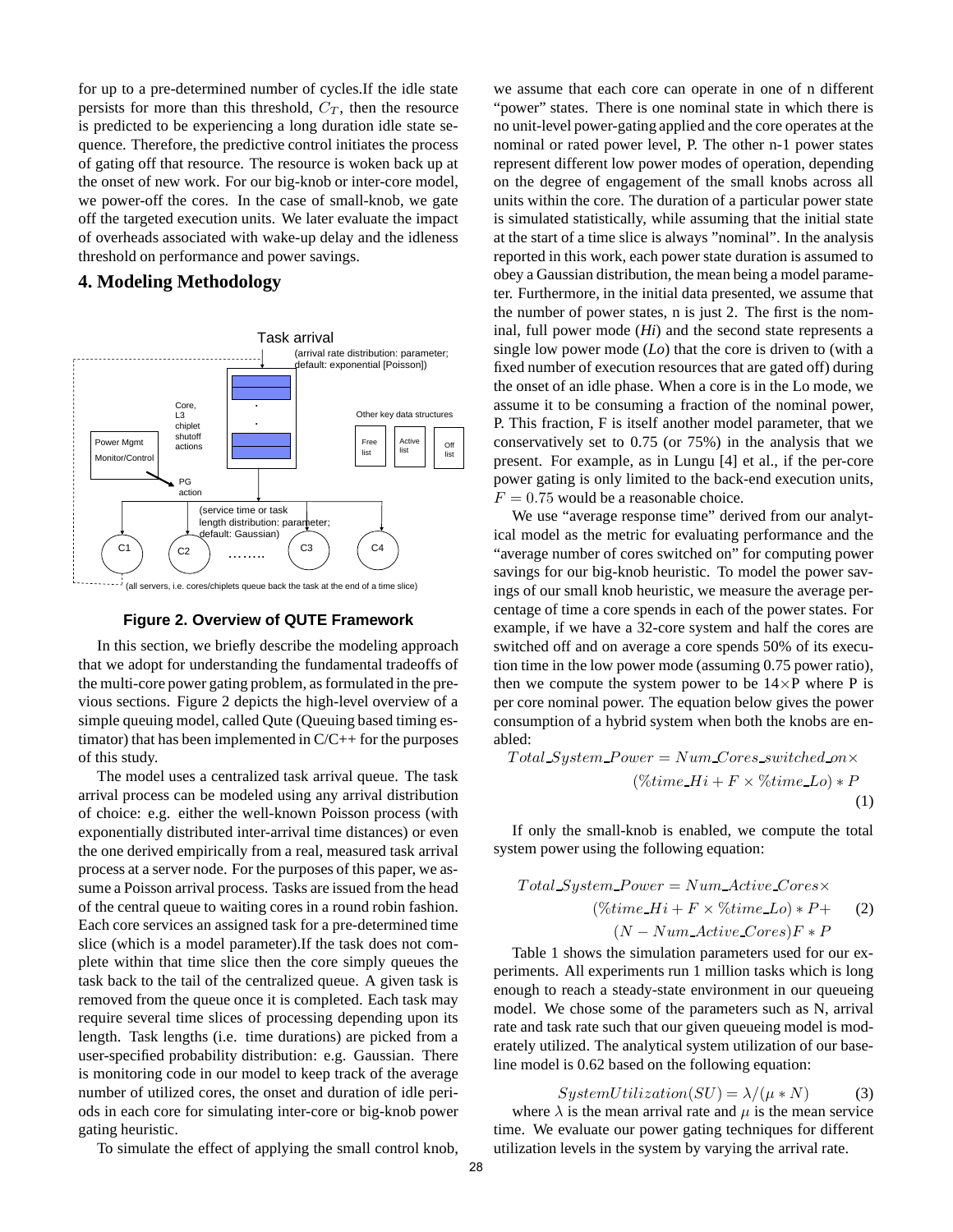| Number of Cores (N)            | 32                    |
|--------------------------------|-----------------------|
| Mean Task Length               | 5 ms (Gaussian)       |
| Mean Inter-Arrival Rate        | 0.25 ms (Exponential) |
| Time Slice                     | $1 \text{ ms}$        |
| Core switch on latency         | $0.5 \text{ ms}$      |
| OnLat                          |                       |
| Idleness Threshold $C_T$       | $0.5 \text{ ms}$      |
| Number of Power Modes          |                       |
| Hi mode mean                   | $300\mu s$ (Gaussian) |
| Lo mode mean                   | $100\mu s$ (Gaussian) |
|                                | 0.75                  |
| Intra-core transition overhead | $1 \mu s$             |

**Table 1. Experiment Parameters**

|                   | Experiment       | Response time | Number of |
|-------------------|------------------|---------------|-----------|
|                   |                  | $(\mu s)$     | cores on  |
|                   | Base             | 5002.22       | 32        |
| $OnLat = 0.5ms$   | $C_T = 0.5$ ms   | 5038.46       | 24.99     |
|                   | $C_T = 0.3$ ms   | 5070.12       | 23.33     |
|                   | $C_T = 0.1$ ms   | 5158.51       | 21.83     |
|                   | $C_T = 10 \mu s$ | 5244.43       | 21.68     |
| OnLat = $10\mu s$ | $C_T = 0.5$ ms   | 5002.93       | 24.82     |
|                   | $C_T = 10 \mu s$ | 5007.07       | 20.77     |

**Table 2.**  $C_T$  Idleness Threshold Sensitivity Anal**ysis**



**Figure 3. Idle Duration Histogram**

| OnLat           | Response time | Number of cores |
|-----------------|---------------|-----------------|
|                 | $(\mu s)$     | switched on     |
| $10\mu s$       | 5002.93       | 24.82           |
| $100\mu s$      | 5009.36       | 24.86           |
| $500 \mu s$     | 5038.46       | 24.99           |
| 1 <sub>ms</sub> | 5075.69       | 25.15           |
| 5 <sub>ms</sub> | 5377.49       | 26.19           |

**Table 3. OnLat Sensivity Analysis**

#### **5. Results**

We first discuss the results when either of the two power gating knobs are enabled and then we evaluate a hybrid system where both the knobs are enabled.

#### **5.1 Inter-core Power Gating Results**

Table 2 shows the performance and power savings impact of enabling the big knob. The baseline case is when all cores are active (on) and none of the knobs are enabled. In this case, the average response time to get a task finished is 5.002 ms. The second set of experiments show the sensitivity of our heuristic to  $C_T$  when OnLat is 0.5ms. We find that the power savings is sensitive to our choice of  $C_T$ . With a lower idleness threshold, we get more opportunity to power gate cores. However, the average response time can degrade up to 4.8% if the OnLat is high as we switch cores more frequently. The third set of experiments show that for a lower OnLat latency  $(10\mu s)$ , we can get better power savings as much as 34% with a negligible performance hit of 0.01%. Figure 3 shows idle duration histogram for our baseline model. As can be seen, the idle duration peaks around 0.5ms. However, there are still significant number of idle periods less than 0.5ms. This shows that we can reduce the  $C_T$  value further. However, we choose the conservative value of  $C_T = 0.5$ ms as the baseline for all experiments.

We next perform a sensitivity analysis to study the impact of wake-up delay or core switch on latency in our model. As can be seen from Table 3, the power savings are independent of the wake-up delay for the given  $C_T$  but performance degrades by up to 7.4% as wake up delay increases to 5ms. These results help us understand the tradeoffs between implementation choices of the big-knob. For example, if we devise a software-based approach to power gating, then we will see a

very high wake-up delay and hence more performance degradation. However, a hardware based technique will be faster to react to waking up cores.

#### **5.2 Intra-core Power Gating Results**

Table 4 shows the power and performance results for intracore power gating. We consider a plausible range of workload phases where each core can be in either of the two power states. Note that we assume that a workload has higher or lower ILP depending upon how long it is in *Hi* or *Lo* power states as these states indicate resource utilization (RU) levels. We use equation (1) to compute the power savings assuming all the cores are switched on. We also assume that the *Lo* power mode has  $0.75 \times$  nominal core power and the overhead of each mode transition is  $1\mu$ s. Amongst all the workloads, the workload with short phases has the worst performance impact of 1% (although still negligible) due to more frequent transitions between the power modes. If a workload has long *Hi* phases, the power savings are minimal being only 3% . Similarly, long *Lo* phases yield maximum power savings of up to 20%.

We also study the sensitivity of the intra-core power gating transition overhead on performance. Table 5 shows the sensitivity analysis for a range of delay overheads for our base workload case where mean  $Hi = 300 \mu s$  and mean *Lo*  $= 100 \mu s$ . As shown in the results, even if we assume a very high penalty, the performance impact is still tolerable.

#### **5.3 Hybrid Power Gating**

We discuss the tradeoffs of invoking different power gating knobs and evaluate it as a function of inter-arrival rate or utilization. Table 6 shows the measured SU for a given interarrival rate. Figures 4(a) and (b) show normalized power consumption when compared to baseline with no power gating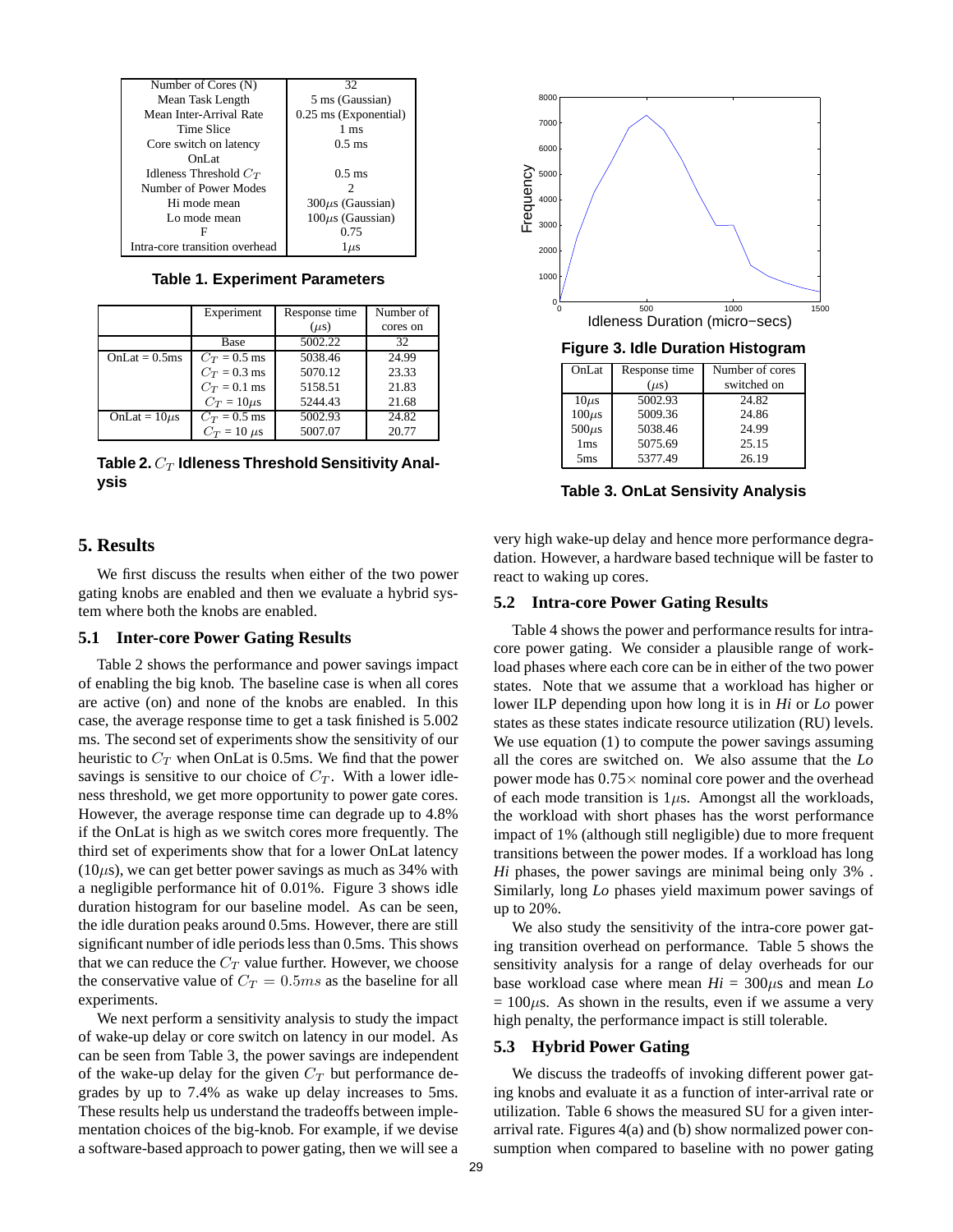| Workload      | Hi Mean   | Lo Mean   | Hi  | Lo            | Response time | Avg. Number of |
|---------------|-----------|-----------|-----|---------------|---------------|----------------|
| Behavior      | $(\mu s)$ | $(\mu s)$ | %   | $\frac{0}{0}$ | $(\mu s)$     | Cores on       |
| Short phases  | 100       | 100       | 52% | 48%           | 5050.51       | 28.16          |
|               | 200       | 200       | 57% | 43%           | 5027.36       | 28.48          |
| High ILP      | 300       | 100       | 79% | 21%           | 5026.46       | 30.08          |
| Low ILP       | 100       | 300       | 30% | 70%           | 5028.23       | 26.24          |
| Very High ILP | 500       | 100       | 89% | 11%           | 5013.67       | 31.04          |
| Very Low ILP  | 100       | 500       | 21% | 79%           | 5019.95       | 25.6           |

**Table 4. Power and Performance Analysis of Intra-core Power Gating**

| Overhead             | Response time | Performance Impact |
|----------------------|---------------|--------------------|
| Base (No Intra-core) | 5002.22       |                    |
| $0.5 \mu s$          | 5008.3        | 0.11%              |
| $1 \mu s$            | 5014.68       | 0.23%              |
| $5 \mu s$            | 5056.67       | 1.07%              |
| $10 \mu s$           | 5107.08       | 2.01%              |

**Table 5. Sensitivity Analysis for Overhead of Intra-core Power Gating**

| <b>Inter-Arrival Rate</b> | <b>System Utilization</b> |
|---------------------------|---------------------------|
| $(\mu s)$                 | Measured SU               |
| 50                        | 1.0                       |
| 100                       | 1.0                       |
| 300                       | 0.52                      |
| 500                       | 0.31                      |
| 1000                      | 0.16                      |
| 2000                      | 0.08                      |

**Table 6. System Utilization**

for a system that supports only the small knob (*intra*), the big knob (*inter*) and a *hybrid* scheme with both the knobs enabled for different workload scenarios. Figure 4(a) shows the impact of running a high-ILP workload. Since a high-ILP workload doesn't have too much opportunity for doing unit-level power gating, we find that beyond 1.0 utilization or  $100\mu s$ arrival rate, intra-core power gating helps only marginally. In the case of low-ILP workload as shown in Figure 4(b), intra-core power gating can help even if the system is lightly loaded. The *hybrid* system continues to perform better than (*inter*) yielding at least 2% more power savings for even the lowest utilization level.

We next explore the power-performance tradeoffs for all these models. We use the metric  $Response\_time^2$  \* Num cores on similar to ED metric for our evaluation purposes. Figure 5 shows the results for both high ILP workload represented by *Hi* and low ILP workload represented by *Lo*. Since the performance penalty for power gating technique is not very high, these results are very similar to expected power savings discussed earlier. For a high ILP workload, the difference between *inter* and *hybrid* begins to diminish at arrival rate  $500\mu s$  whereas for the low ILP workload, this trade-off point is at  $2000\mu s$ .

#### **5.4 Discussion**

Based on the experimental results and equations (1) and (2), we can deduce that if the number of active cores is very close to N due to high SU or if our power factor F is very small, then the big knob does not help much. While big knob



**Figure 5. Normalized Performance-power Metric for High ILP and Low-ILP Workloads**

is useful to reduce core count through core folding, the opportunities for core folding occur only when SU is low. If SU is high then one has to rely exclusively on the small knob to reduce power consumption. The model parameter F determines the limit of power savings that can be achieved with the small knob. While SU is workload dependent, F is dependent on the hardware implementation, in addition to workload behavior. Due to implementation complexity of achieving very fine grain power gating at the intra-core level we surmise that F will not be less than 0.5. In any case, irrespective of the size of F, the small knob is always helpful due to its ability to take advantage of dynamic variation in resource utilization within a core.

#### **5.5 A Case for Guard Mechanism**

We found that when the workload behavior is predictable and follows a particular distribution mean, then our intercore or big-knob power gating algorithm does not cross the power/performance bounds. However, if we want to implement an aggressive policy with lower  $C_T$  to get maximum power savings, then our core switching on/off frequency increases and we may end of expending more power in the process. We also observed that if the workload's arrival mean changed frequently then our power gating algorithm was taking incorrect decisions and switching cores frequently. For example, Table 7 illustrates a scenario where the mean arrival rate keeps toggling between  $300\mu s$  and  $1000\mu s$ . If each switching transition consumes say p% power then we end up losing 2.5X more power when compared to fixed arrival rate.